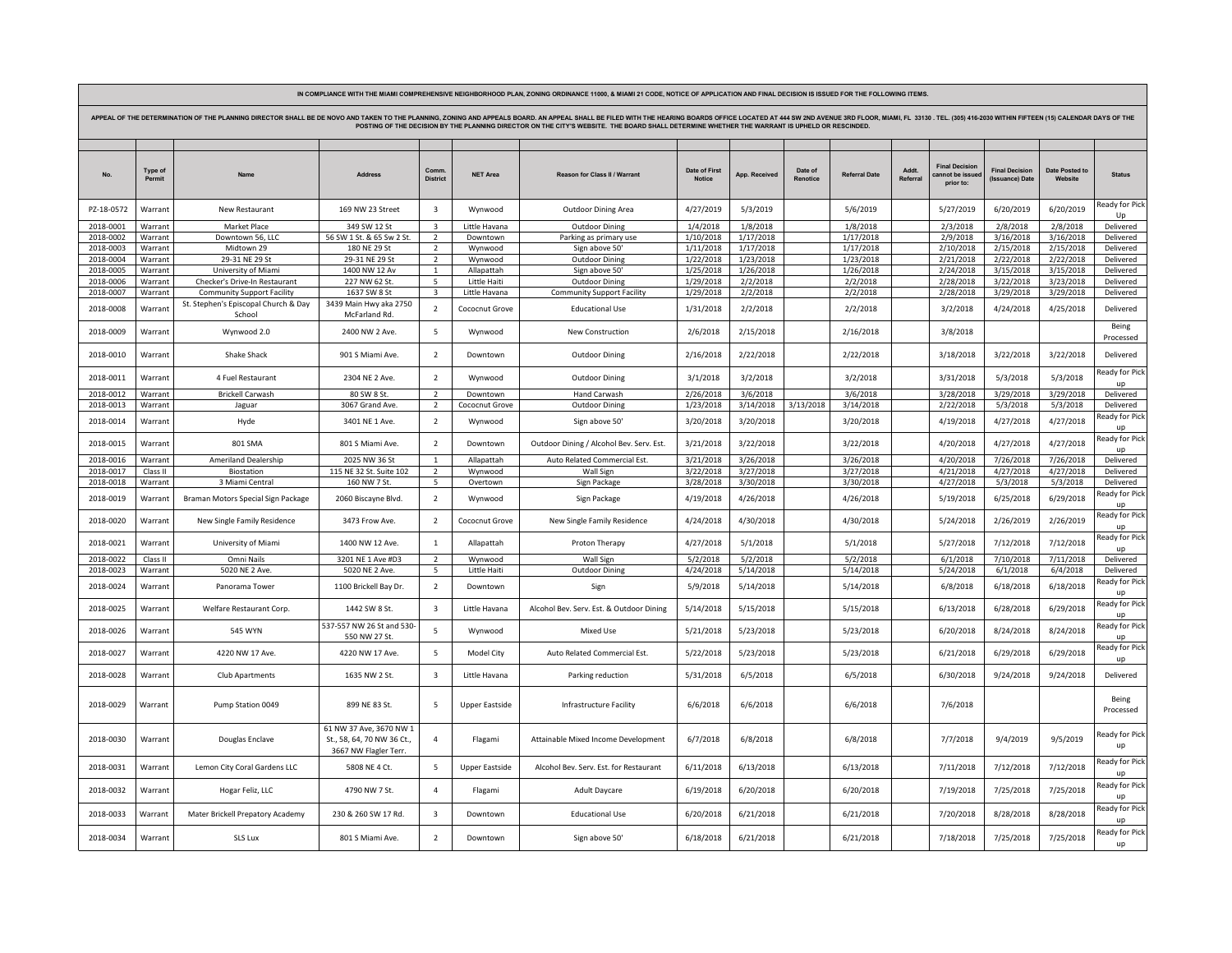| APPEAL OF THE DETERMINATION OF THE PLANNING DIRECTOR SHALL BE DE NOVO AND TAKEN TO THE PLANNING, ZONING AND APPEALS BOARD. AN APPEAL SHALL BE FILED WITH THE HEARING BOARDS OFFICE LOCATED AT 444 SW 2ND AVENUE 3RD FLOOR, MIA<br>POSTING OF THE DECISION BY THE PLANNING DIRECTOR ON THE CITY'S WEBSITE. THE BOARD SHALL DETERMINE WHETHER THE WARRANT IS UPHELD OR RESCINDED. |                   |                                           |                                |                         |                       |                                                                                                     |                                |               |                     |                      |                   |                                                  |                                          |                                  |                               |
|---------------------------------------------------------------------------------------------------------------------------------------------------------------------------------------------------------------------------------------------------------------------------------------------------------------------------------------------------------------------------------|-------------------|-------------------------------------------|--------------------------------|-------------------------|-----------------------|-----------------------------------------------------------------------------------------------------|--------------------------------|---------------|---------------------|----------------------|-------------------|--------------------------------------------------|------------------------------------------|----------------------------------|-------------------------------|
|                                                                                                                                                                                                                                                                                                                                                                                 | Type of<br>Permit |                                           | <b>Address</b>                 | Comm<br><b>District</b> | <b>NET Area</b>       | Reason for Class II / Warrant                                                                       | Date of First<br><b>Notice</b> | App. Received | Date of<br>Renotice | <b>Referral Date</b> | Addt.<br>Referral | <b>Final Decision</b><br>ot be issu<br>prior to: | <b>Final Decision</b><br>(Issuance) Date | <b>Date Posted to</b><br>Website | <b>Status</b>                 |
| 2018-0035                                                                                                                                                                                                                                                                                                                                                                       | Warrant           | Rincon Argentino                          | 2345 SW 37 Ave.                | $\overline{a}$          | Coral Way             | Outdoor Dining / Extension of Alcohol Use                                                           | 6/19/2018                      | 6/21/2018     |                     | 6/21/2018            |                   | 7/19/2018                                        | 7/26/2018                                | 7/26/2018                        | Ready for Pick<br>up          |
| 2018-0036                                                                                                                                                                                                                                                                                                                                                                       | Warrant           | Affordable Housing                        | 1029 NW 3 St.                  | $\overline{\mathbf{3}}$ | Little Havana         | <b>Affordable Housing</b>                                                                           | 6/19/2018                      | 6/26/2018     |                     | 6/26/2018            |                   | 7/19/2018                                        | 7/25/2018                                | 7/25/2018                        | leady for Pick                |
| 2018-0037                                                                                                                                                                                                                                                                                                                                                                       | Warrant           | Tesla                                     | 3851 Bird Rd.                  | $\overline{2}$          | Coral Way             | Sign above 50'                                                                                      | 6/26/2018                      | 6/27/2018     |                     | 6/27/2018            |                   | 7/26/2018                                        | 8/9/2018                                 | 8/21/2018                        | eady for Pick<br>$\mathbf{u}$ |
| 2018-0038                                                                                                                                                                                                                                                                                                                                                                       | Warrant           | 231 Shore Drive East                      | 231 Shore Drive East           | $\overline{2}$          | Coral Way             | Lot Splits within NCD-3                                                                             | 6/29/2018                      | 7/3/2018      |                     | 7/3/2018             |                   | 7/29/2018                                        | 9/24/2018                                | 12/5/2018                        | Delivered                     |
| 2018-0039                                                                                                                                                                                                                                                                                                                                                                       | Warrant           | Salernos Pizzeria LLC (Midici Restaurant) | 3201 NE 1 Ave #C1              | $\overline{2}$          | Wynwood               | Alcohol Restaurant with 4 COP Quota                                                                 | 7/3/2018                       | 7/6/2018      |                     | 7/9/2018             |                   | 8/2/2018                                         | 8/23/2018                                | 8/23/2018                        | eady for Pick<br><b>UD</b>    |
| 2018-0040                                                                                                                                                                                                                                                                                                                                                                       | Warrant           | The Cushman School                        | 4700 Biscayne Blvd             | 5                       | <b>Upper EastSide</b> | High School within T6-8-O                                                                           | 6/28/2018                      | 7/10/2018     |                     | 7/10/2018            |                   | 7/28/2018                                        | 8/17/2018                                | 8/17/2018                        | eady for Pick                 |
| 2018-0041                                                                                                                                                                                                                                                                                                                                                                       | Warrant           | <b>Brickell West</b>                      | 35 SW 6th Avenue               | $\overline{\mathbf{3}}$ | Little Havana         | Attainable Mixed Income Development                                                                 | 7/13/2018                      | 7/16/2018     |                     | 7/16/2018            |                   | 8/12/2018                                        | 8/20/2018                                | 8/21/2018                        | leady for Pick<br><b>up</b>   |
| 2018-0042                                                                                                                                                                                                                                                                                                                                                                       | Warrant           | <b>Boulevard Baez</b>                     | 7244 Bicscayne Blvd            | 5                       | <b>Upper Eastside</b> | <b>Outdoor Dining</b>                                                                               | 7/13/2018                      | 7/16/2018     |                     | 7/16/2018            |                   | 8/12/2018                                        | 8/23/2018                                | 8/23/2018                        | Delivered                     |
| 2018-0043                                                                                                                                                                                                                                                                                                                                                                       | Warrant           | Guantanamera Cigars                       | 1465 SW 8 St. Suite 105        | $\overline{\mathbf{3}}$ | Little Havana         | alcohol service establishment and Outdoor<br>Dining area                                            | 7/16/2018                      | 7/16/2018     |                     | 7/16/2018            |                   | 8/15/2018                                        | 8/23/2018                                | 8/23/2018                        | Delivered                     |
| 2018-0044                                                                                                                                                                                                                                                                                                                                                                       | Warrant           | Oasis Lounge                              | 2977 McFarlane Rd, Ste<br>100A | $\overline{2}$          | Coconut Grove         | Alcohol Restaurant with 4 COP Quota                                                                 | 7/13/2018                      | 7/18/2018     |                     | 7/18/2018            |                   | 8/12/2018                                        | 12/28/2018                               | 12/28/2018                       | eady for Pick<br><b>up</b>    |
| 2018-0045                                                                                                                                                                                                                                                                                                                                                                       | Warrant           | Little Havana Inn                         | 1645 SW 9 St                   | $\overline{\mathbf{3}}$ | Little Havana         | Bed and Breakfast Inn                                                                               | 7/18/2018                      | 7/24/2018     |                     | 7/24/2018            |                   | 8/17/2018                                        | 11/28/2018                               | 12/5/2018                        | Delivered                     |
| 2018-0046                                                                                                                                                                                                                                                                                                                                                                       | Warrant           | Pallot Park                               | 3805 NE 6 Avenue               | 5                       | <b>Upper Eastside</b> | Recreational Facilities Struct at a Park with<br>Playground.                                        | 7/20/2018                      | 7/25/2018     |                     | 7/25/2018            |                   | 8/19/2018                                        | 7/31/2018                                | 8/20/2018                        | eady for Pick<br><b>up</b>    |
| 2018-0047                                                                                                                                                                                                                                                                                                                                                                       | Warrant           | Ducati Repair Shop                        | 2825 NW 2 Ave                  | -5                      | Wynwood NRD-2         | enclosed auto service repair shop within NRD                                                        | 7/24/2018                      | 7/27/2018     |                     | 7/27/2018            |                   | 8/23/2018                                        | 9/11/2018                                | 9/11/2018                        | Delivered                     |
| 2018-0048                                                                                                                                                                                                                                                                                                                                                                       | Warrant           | Happy Face Adult Daycare                  | 100 Beacom Blvd                | $\overline{\mathbf{3}}$ | Little Havana         | Adult Daycare                                                                                       | 7/27/2018                      | 7/30/2018     |                     | 7/30/2018            |                   | 8/26/2018                                        | 9/12/2018                                | 9/12/2018                        | Delivered                     |
| 2018-0049                                                                                                                                                                                                                                                                                                                                                                       | Warrant           | Sette Restaurant                          | 2121 NW 2 Ave                  | 5                       | Overtown              | <b>Outdoor Dining</b>                                                                               | 7/27/2018                      | 7/30/2018     |                     | 7/30/2018            |                   | 8/26/2018                                        | 9/24/2018                                | 9/24/2018                        | eady for Pick                 |
| 2018-0050                                                                                                                                                                                                                                                                                                                                                                       | Warrant           | Pepitos Plaza                             | 901 S. Miami Ave               | $\overline{2}$          | Downtown              | <b>Outdoor Dining</b>                                                                               | 7/27/2018                      | 8/2/2018      |                     | 8/2/2018             |                   | 8/26/2018                                        | 9/12/2018                                | 9/12/2018                        | leady for Pick<br><b>up</b>   |
| 2018-0051                                                                                                                                                                                                                                                                                                                                                                       | Warrant           | 115 SW 8 Street                           | 115 SW 8 St                    | $\overline{\mathbf{3}}$ | Downtown              | Outdoor Dinning / New Building                                                                      | 8/8/2018                       | 8/9/2018      |                     | 8/9/2018             |                   | 9/7/2018                                         | 12/18/2018                               | 12/19/2018                       | leady for Pick                |
| 2018-0052                                                                                                                                                                                                                                                                                                                                                                       | Class II          | Lime Fresh Mex. Grill                     | 3275 NE 1 Ave                  | $\overline{2}$          | Wynwood               | <b>Outdoor Dining</b>                                                                               | 8/14/2018                      | 8/15/2018     |                     | 8/20/2018            |                   | 9/13/2018                                        | 10/2/2018                                | 10/3/2018                        | Ready for Pick<br>up          |
| 2018-0053                                                                                                                                                                                                                                                                                                                                                                       | Warrant           | Kraken Crudo                              | 3525 NE 2 Ave                  | $\overline{2}$          | Wynwood               | Alcohol Restaurant with 2 COP Quota                                                                 | 8/16/2018                      | 8/15/2018     |                     | 8/20/2018            |                   | 9/15/2018                                        | 10/5/2018                                | 10/9/2018                        | eady for Pick<br><b>up</b>    |
| 2018-0054                                                                                                                                                                                                                                                                                                                                                                       | Warrant           | <b>Twenty Seven</b>                       | 2724 NW 2 Ave                  | $\overline{2}$          | Wynwood               | New 1 Story Building with green roof                                                                | 8/13/2018                      | 8/14/2018     |                     | 8/20/2018            |                   | 9/12/2018                                        |                                          |                                  | Being<br>Processed            |
| 2018-0055                                                                                                                                                                                                                                                                                                                                                                       | Warrant           | Gramps by the Sea                         | 341 NW S. River Dr             | $\overline{\mathbf{3}}$ | Little Havana         | Outdoor Dining Area and alcohol beverage is<br>a new Restaurant within D3 Marine<br>Industrial Zone | 8/17/2018                      | 8/17/2018     |                     | 8/20/2018            |                   | 9/16/2018                                        | 11/14/2018                               | 12/5/2018                        | Delivered                     |
| 2018-0056                                                                                                                                                                                                                                                                                                                                                                       | Warrant           | 1035 North Miami Ave                      | 1035 North Miami Ave           | $\overline{2}$          | Downtown              | <b>Outdoor Dining</b>                                                                               | 8/14/2018                      | 8/20/2018     |                     | 8/21/2018            |                   | 9/13/2018                                        | 10/2/2018                                | 10/3/2018                        | leady for Pick<br><b>up</b>   |
| 2018-0057                                                                                                                                                                                                                                                                                                                                                                       | Warrant           | Fiesta Adult Daycare                      | 7816 NE 2 Avenue               | 5                       | Little Havana         | <b>Adult Daycare</b>                                                                                | 8/23/2018                      | 8/29/2018     |                     | 8/29/2018            |                   | 9/22/2018                                        | 10/23/2018                               | 10/23/2018                       | Delivered                     |
| 2018-0058                                                                                                                                                                                                                                                                                                                                                                       | Warrant           | FPL Battery Site                          | 2260 NW 1 Ct.                  | 5                       | Wynwood               | Electric Infrastructure Facility                                                                    | 9/6/2018                       | 9/6/2018      |                     | 9/6/2018             |                   | 10/6/2018                                        | 1/28/2019                                | 1/28/2019                        | eady for Pick<br><b>UD</b>    |
| 2018-0059                                                                                                                                                                                                                                                                                                                                                                       | Warrant           | Citizen M                                 | NE 2 Avenue                    | $\overline{2}$          | Downtown              | To allow a Hotel (Citizens M) MWC                                                                   | 10/31/2018                     | 11/6/2018     |                     | 11/6/2018            |                   | 11/30/2018                                       | 11/30/2018                               | 12/5/2018                        | eady for Pick<br>$\mathsf{u}$ |
| 2018-0060                                                                                                                                                                                                                                                                                                                                                                       | Warrant           | Bella Mia Café                            | 163 SW 1 Street                | $\overline{2}$          | Downtown              | <b>Outdoor Dining</b>                                                                               | 9/17/2018                      | 9/17/2018     |                     | 9/17/2018            |                   | 10/17/2018                                       | 10/23/2018                               | 10/23/2018                       | eady for Pick                 |
| 2018-0061                                                                                                                                                                                                                                                                                                                                                                       | Warrant           | <b>Hadley Park</b>                        | 1300 NW 50 St                  | 5                       | wynwood               | <b>Fixed Sign</b>                                                                                   | 9/14/2018                      | 9/20/2018     |                     | 9/20/2018            |                   | 10/14/2018                                       | 10/23/2018                               | 10/23/2018                       | eady for Pick<br>up           |
| 2018-0062                                                                                                                                                                                                                                                                                                                                                                       | Warrant           | Sparis                                    | 701 S. Miami Avenue            | $\overline{2}$          | Downtown              | Alcohol Beverage Service Establishment with<br>2COP                                                 | 9/21/2018                      | 9/25/2018     |                     | 9/25/2018            |                   | 10/21/2018                                       | 10/24/2018                               | 12/5/2018                        | Delivered                     |
| 2018-0063                                                                                                                                                                                                                                                                                                                                                                       | Warrant           | Cerveceria La Tropical                    | 1450 Brickell Avenue           | 5                       | Wynwood               | Alcohol Beverage Svc Establishment;<br>Manufactirng Enabled Retail.                                 | 9/20/2018                      | 9/25/2018     |                     | 9/25/2018            |                   | 10/20/2018                                       | 12/18/2018                               | 12/18/2018                       | Delivered                     |
| 2018-0064                                                                                                                                                                                                                                                                                                                                                                       | Warrant           | North Italia                              | 900 S. Miami Avenue            | $\overline{2}$          | Downtown              | <b>Outdoor Dining</b>                                                                               | 9/27/2018                      | 9/27/2018     |                     | 9/27/2018            |                   | 10/27/2018                                       | 11/2/2018                                | 12/5/2018                        | eady for Pick<br><b>UD</b>    |
| 2018-0065                                                                                                                                                                                                                                                                                                                                                                       | Warrant           | Speedart Motorsport                       | 3301 NE 2 Avenue               | $\overline{2}$          | Wynwood               | Auto Related Commercial Est.                                                                        | 10/1/2018                      | 10/9/2018     | 12/18/2018          | 12/20/2018           |                   | 1/18/2019                                        | 1/14/2019                                | 1/14/2019                        | Ready for Pick<br><b>up</b>   |

IN COMPLIANCE WITH THE MIAMI COMPREHENSIVE NEIGHBORHOOD PLAN, ZONING ORDINANCE 11000, & MIAMI 21 CODE, NOTICE OF APPLICATION AND FINAL DECISION IS ISSUED FOR THE FOLLOWING ITEMS.